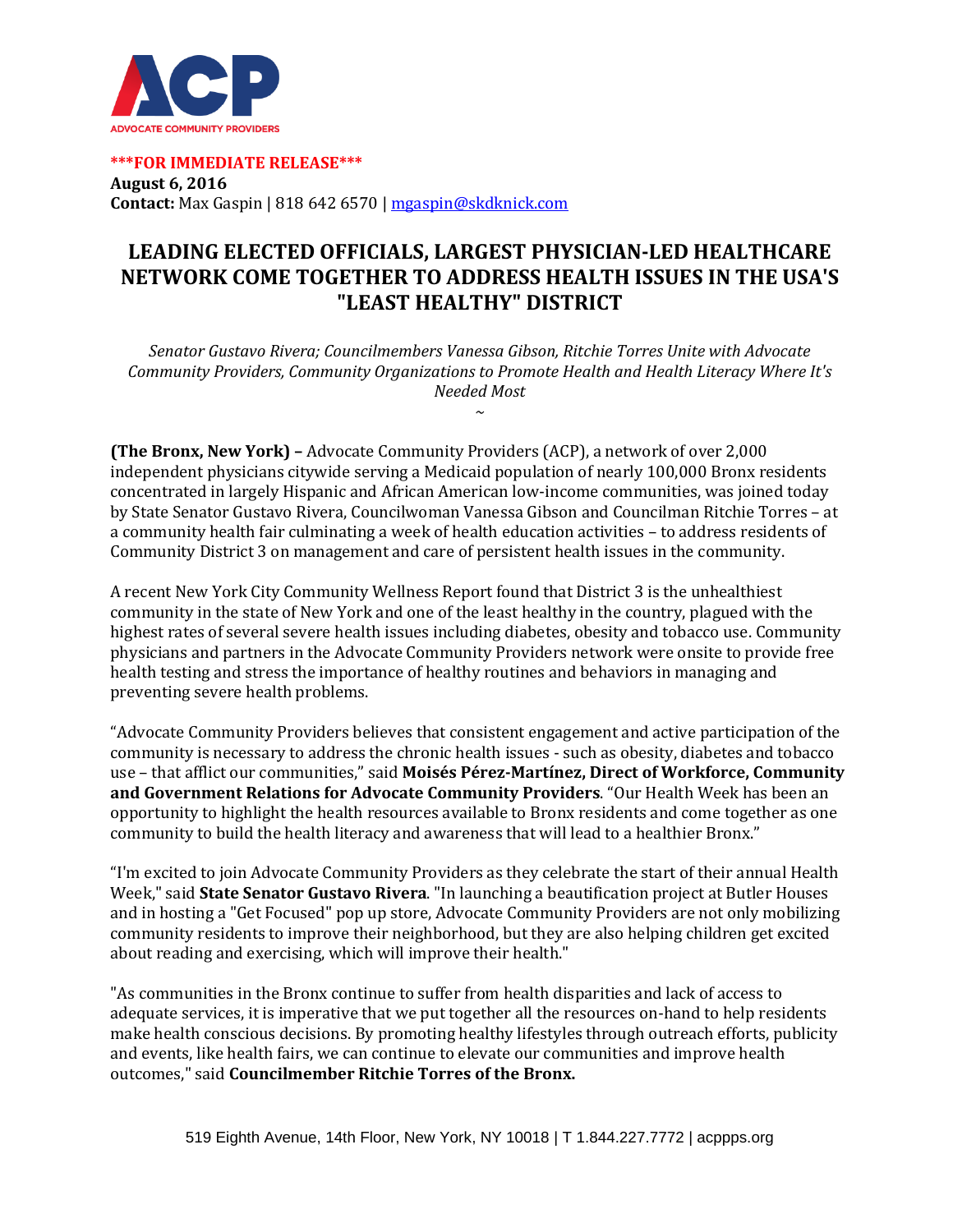

"I want to commend Advocate Community Providers for their leadership in hosting a Community Health Fair for families in District 16 in the Bronx. Recognizing the Bronx faces health disparities and accessing quality and affordable healthcare, it is important for community organizations to promote health and wellness, health education and activities for families that promote leading healthy lifestyles. I am thankful for the partnership of my Colleagues in government working with Advocate Community Providers, Health First and United Healthcare to focus on health and ensure that we are working together to strengthen families and build a healthier and more vibrant borough of the Bronx," said **Councilmember Vanessa Gibson of the Bronx**.

At today's event, the Citizen's Committee for New York City gave a contribution of \$750 to the Church of St. Augustine Our Lady of Victory for a community garden at the Butler Houses to promote healthy eating and educate about food justice. Additionally, Get Focused, one of ACP's partner organizations – which hosts book fairs in which students earn points to "purchase" their favorite books by completing fitness challenges guided by certified trainers – held a pop-up shop for attendees.

**Peter H. Kostmayer, CEO of Citizens Committee for New York City** said, "We are fortunate to live in a city where hundreds of locally-based grassroots groups identify serious local issues and in short order put together impactful initiatives that improve quality of life for families. Citizens Committee is proud to support the community gardening efforts of the Healthy Habits Committee at Claremont Village and thrilled to provide this dedicated group of volunteers with a \$750 Neighborhood Grant. Childhood obesity and diabetes are largely preventable, especially when addressed at an early age, and the fresh local produce grown by local residents show that they themselves are providing public health solutions, protecting the lives of children, and expanding awareness about the importance of nutritious whole foods in our diet."

As part of Bronx Health Week, Advocate Community Providers and its partner organizations held health education programming and clinics throughout the week, including free health screenings, seminars on healthy eating and food justice and exercise classes. ACP also partnered with local, health-conscious businesses to provide promotional discounts to give Bronx residents the opportunity to sample healthy products and services.

Partner businesses included:

- Next Level Martial Arts
- Retro Fitness
- Associated Supermarket
- Met Fresh Supermarket
- Yuderka Santana's Fruit Stand

**\*\*Photos from today's event will be available at [www.acppps.org/acphealthfair\\*](http://www.acppps.org/acphealthfair)\***

## **About Advocate Community Providers**

Advocate Community Providers (ACP) unites 2,000 individual, independent physicians with 950 hospital partners and community-based organizations dedicated to health, wellness and social services in lower-income, underserved Hispanic, Asian and African-American communities throughout New York City. Representing 650,000 patients across four boroughs of New York City,